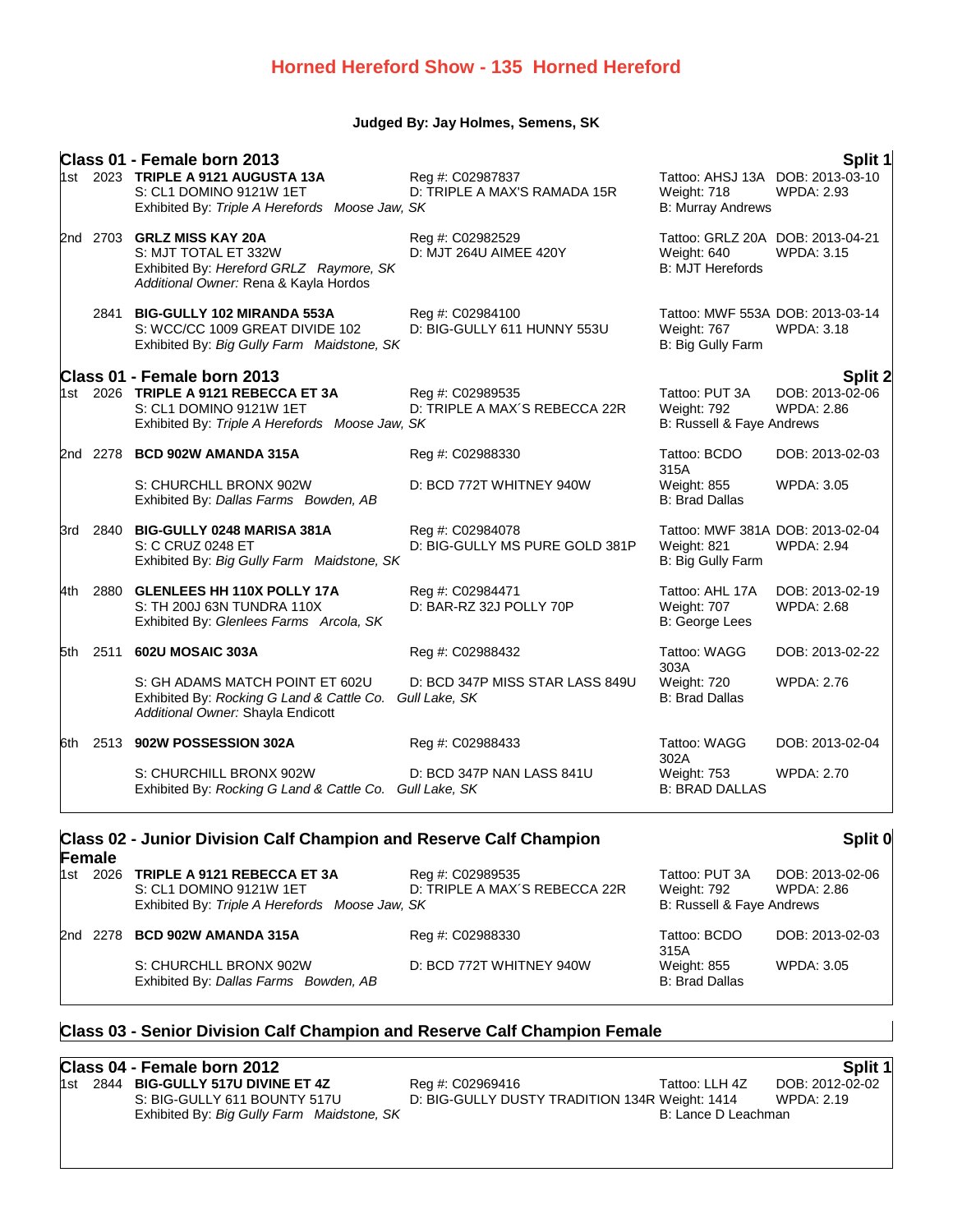|     |          | 2nd 2020 TRIPLE A 9121 WYNONA 4Z<br>S: CL1 DOMINO 9121W 1ET<br>Exhibited By: Triple A Herefords Moose Jaw, SK                                                                       | Reg #: C02971078<br>D: TRIPLE A 22T WYOMING 13W                    | Tattoo: AHSJ 4Z<br>Weight: 1436<br><b>B: Murray Andrews</b>                               | DOB: 2012-02-21<br><b>WPDA: 2.29</b>                  |
|-----|----------|-------------------------------------------------------------------------------------------------------------------------------------------------------------------------------------|--------------------------------------------------------------------|-------------------------------------------------------------------------------------------|-------------------------------------------------------|
|     |          |                                                                                                                                                                                     |                                                                    |                                                                                           |                                                       |
|     |          | 3rd 2283 BCD 323S KENZIE 217Z                                                                                                                                                       | Reg #: C02966835                                                   | Tattoo: BCDO<br>217Z                                                                      | DOB: 2012-02-02                                       |
|     |          | S: GH ADAMS MATCH POINT ET 602U<br>Exhibited By: Dallas Farms Bowden, AB                                                                                                            | D: BCD 347P MISS STAR LASS 849U                                    | Weight: 1333<br><b>B: Brad Dallas</b>                                                     | <b>WPDA: 2.06</b>                                     |
|     |          | 4th 2190 BR 9279 DOMINO 128Z<br>S: ECR L18 EXTRA DEEP 9279<br>Exhibited By: Brost Land & Cattle Co. Ltd. Irvine, AB                                                                 | Reg #: C02969844<br>D: DBHR 329J DOMINO 108U                       | Tattoo: BR128Z<br>Weight: 1355<br>B: Craig Douglas Braun                                  | DOB: 2012-02-11<br><b>WPDA: 2.12</b>                  |
| 5th |          | 2666 GH 7101 LADY SMASH 90Z<br>S: UPS JT NEON 7101 1ET<br>Exhibited By: Hirsche Herefords and Angus LTD High River, AB                                                              | Reg #: C02976477<br>D: GH ADAMS MS SMASH NN 343W                   | Tattoo: GAH 90Z<br>Weight: 1458<br>B: Hirsche Herefords and Angus Ltd.                    | DOB: 2012-02-15<br><b>WPDA: 2.30</b>                  |
|     |          | 6th 2846 BIG-GULLY 47R ROYALE 212Z<br>S: PDHR 20J STANMORE 47R<br>Exhibited By: Big Gully Farm Maidstone, SK                                                                        | Reg #: C02970506<br>D: BIG-GULLY 611 ROYALE 211X                   | Weight: 1205<br>B: Big Gully Farm                                                         | Tattoo: MWF 212Z DOB: 2012-02-11<br><b>WPDA: 1.89</b> |
|     |          | 7th 2280 BCD 902W LADY DIXIE 206Z                                                                                                                                                   | Reg #: C02966841                                                   | Tattoo: BCDO                                                                              | DOB: 2012-01-23                                       |
|     |          | S: CHURCHILL BRONX 902W<br>Exhibited By: Dallas Farms Bowden, AB                                                                                                                    | D: BCD 602U XYLIA 085X                                             | 206Z<br>Weight: 1241<br><b>B: Brad Dallas</b>                                             | <b>WPDA: 1.89</b>                                     |
|     |          |                                                                                                                                                                                     |                                                                    |                                                                                           |                                                       |
|     |          | Class 05 - Junior Champion and Reserve Junior Champion Female<br>1st 2844 BIG-GULLY 517U DIVINE ET 4Z<br>S: BIG-GULLY 611 BOUNTY 517U<br>Exhibited By: Big Gully Farm Maidstone, SK | Reg #: C02969416<br>D: BIG-GULLY DUSTY TRADITION 134R Weight: 1414 | Tattoo: LLH 4Z<br>B: Lance D Leachman                                                     | Split 0<br>DOB: 2012-02-02<br><b>WPDA: 2.19</b>       |
|     | 2nd 2020 | <b>TRIPLE A 9121 WYNONA 4Z</b><br>S: CL1 DOMINO 9121W 1ET<br>Exhibited By: Triple A Herefords Moose Jaw, SK                                                                         | Reg #: C02971078<br>D: TRIPLE A 22T WYOMING 13W                    | Tattoo: AHSJ 4Z<br>Weight: 1436<br><b>B: Murray Andrews</b>                               | DOB: 2012-02-21<br><b>WPDA: 2.29</b>                  |
|     |          | Class 06 Female (with 2013 tattooed calf) born 2011                                                                                                                                 |                                                                    |                                                                                           | Split 1                                               |
|     | 1st 2700 | MJT 151R AIMEE 454Y<br>S: HPH 145R AVATAR 5U                                                                                                                                        | Reg #: C02964436<br>D: MJT 121K PRINCESS 151R                      | Tattoo: KURT 454Y DOB: 2011-03-21                                                         |                                                       |
|     |          | Calf at Side: M-R 332W TOTAL<br><b>ALLOWANCE 454A</b>                                                                                                                               | Reg #: C02980335                                                   | Weight: 1604<br>Tattoo: APKO 454A DOB: 2013-04-14                                         |                                                       |
|     |          | S: MJT TOTAL ET 332W<br>Exhibited By: Mission Ridge Herefords Raymore, SK                                                                                                           | Sex: F                                                             | Weight: 741<br>B: Mission Ridge Herefords                                                 | WPDA: 0.00                                            |
|     | 2nd 2668 | <b>GH HONEY SCRIPT 88Y</b><br>S: SR SCRIPT 187                                                                                                                                      | Reg #: C02966715<br>D: GH ADAMS HONEY ROBIN 432W                   | Tattoo: GAH 88Y<br><b>Weight: 1272</b>                                                    | DOB: 2011-04-17                                       |
|     |          | Calf at Side: GH AMBER DESIGN 62A<br>S: GH ADAMS NITRO DESIGN ET 377X Sex: F<br>Exhibited By: Hirsche Herefords and Angus LTD High River, AB                                        | Reg #: C02987775                                                   | Tattoo: GAH 62A<br>Weight: 660<br>B: Adams Hirsche Herefords                              | DOB: 2013-01-24<br>WPDA: 0.00                         |
|     | 3rd 2739 | JENRAN 8248 BROOKE 103Y<br>S: HH ADVANCE 8248U                                                                                                                                      | Reg #: C02955951<br>D: JENRAN 13T BROOKE 913W                      | Tattoo: ARJ 103Y<br><b>Weight: 1478</b>                                                   | DOB: 2011-03-20                                       |
|     |          | Calf at Side: JENRAN 100W ANVIL 3A Reg #: C02989365<br>S: NJW 73S M326 TRUST 100W ET<br>Exhibited By: Jenkins Ranche Twin Butte, AB                                                 | Sex: M                                                             | Tattoo: ARJ 3A<br>Weight: 981<br><b>B: JENKINS RANCHE</b>                                 | DOB: 2013-03-15<br>WPDA: 0.00                         |
| 4th | 2281     | BCD 902W WAPEKA 115Y                                                                                                                                                                | Reg #: C02959904                                                   | Tattoo: BCDO 115Y DOB: 2011-01-25                                                         |                                                       |
|     |          | S: CHURCHILL BRONX 902W<br>Calf at Side: BCD 140Y ANKER 312A<br>S: T-BAR-K 326N NEW EDITION 140Y<br>Exhibited By: Dallas Farms Bowden, AB                                           | D: BCD 772 WAPEKA 973W<br>Reg #: C02983038<br>Sex: M               | Weight: 1590<br>Tattoo: BCDO 312A DOB: 2013-01-31<br>Weight: 822<br><b>B: Brad Dallas</b> | WPDA: 0.00                                            |
|     |          |                                                                                                                                                                                     |                                                                    |                                                                                           |                                                       |
|     | 1st 2837 | Class 07 Female (with 2013 tattooed calf) born 2010 or earlier<br>BIG-GULLY 611 HUNNY 553U                                                                                          | Reg #: C02915917                                                   | Tattoo: MWF 553U                                                                          | <b>Split 1</b><br>DOB: 2008-02-09                     |

S: KSU BOUNTY HUNTER 611 D: BIG-GULLY 1117 ROYAL GOLD 153S Weight: 1839 **Calf at Side: BIG-GULLY 102 MIRANDA** Reg #: C02984100 Tattoo: MWF 553A DOB: 2013-03-14 **553A** S: WCC/CC 1009 GREAT DIVIDE 102 Sex: F Weight: 767 WPDA: 0.00 Exhibited By: *Big Gully Farm Maidstone, SK* Sex: F WPDA: 0.00 B: Douglas R Leachman Exhibited By: Big Gully Farm Maidstone, SK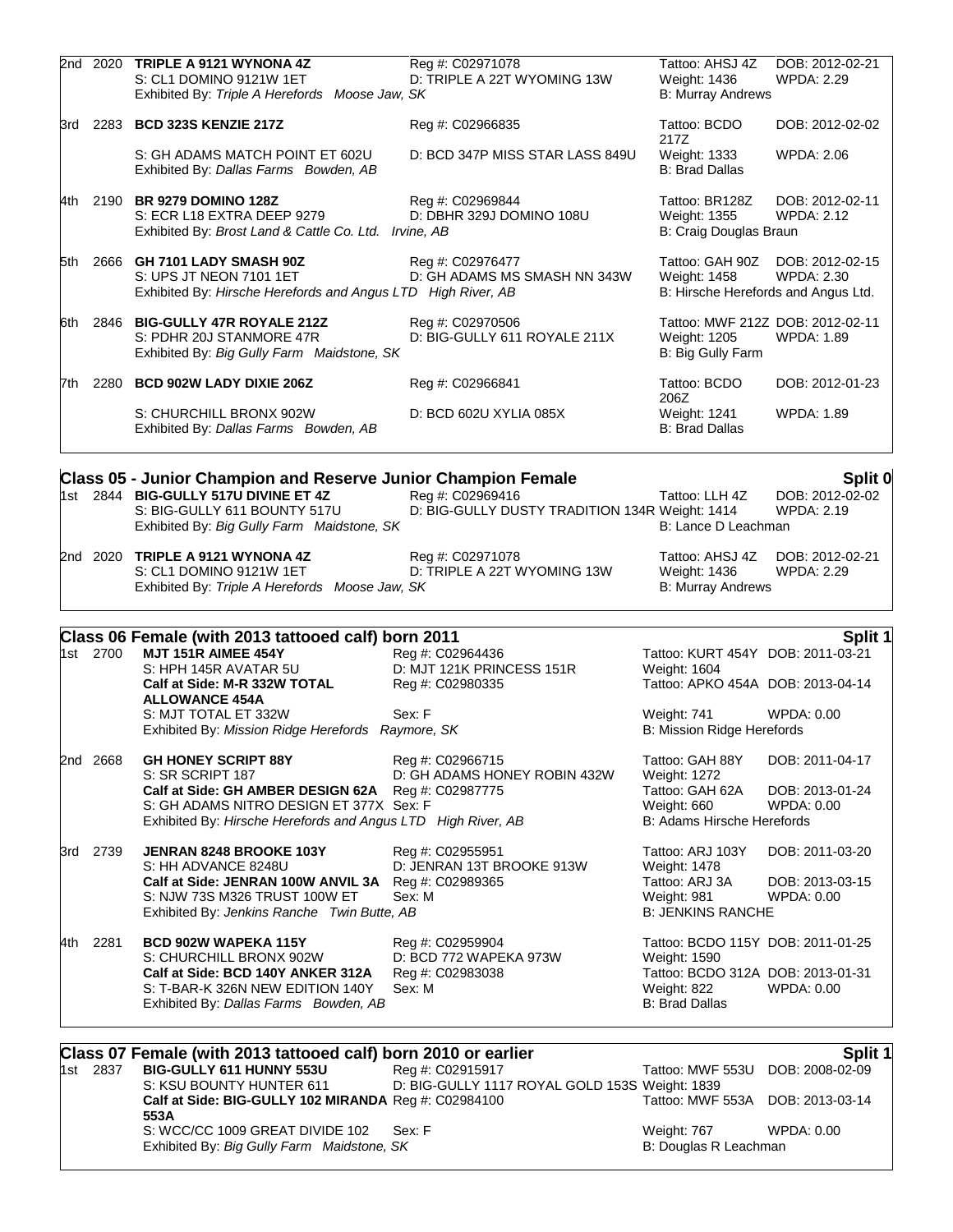|     |          | <b>Class 08 - Senior Champion and Reserve Senior Champion Female</b>                                                                        |                                                                    |                                                                                | Split 0                                               |
|-----|----------|---------------------------------------------------------------------------------------------------------------------------------------------|--------------------------------------------------------------------|--------------------------------------------------------------------------------|-------------------------------------------------------|
|     | 1st 2837 | Exhibited By: Big Gully Farm Maidstone, SK<br>BIG-GULLY 102 MIRANDA 553A<br>S: WCC/CC 1009 GREAT DIVIDE 102                                 | Reg #: C02984100<br>D: BIG-GULLY 611 HUNNY 553U                    | B: Big Gully Farm<br>Tattoo: MWF 553A<br>Weight: 767                           | DOB: 2013-03-14<br><b>WPDA: 3.18</b>                  |
|     |          | <b>BIG-GULLY 611 HUNNY 553U</b><br>S: KSU BOUNTY HUNTER 611                                                                                 | Reg #: C02915917<br>D: BIG-GULLY 1117 ROYAL GOLD 153S Weight: 1839 | Tattoo: MWF 553U                                                               | DOB: 2008-02-09<br>WPDA: 0.87                         |
|     | 2nd 2700 | Exhibited By: Mission Ridge Herefords Raymore, SK<br>M-R 332W TOTAL ALLOWANCE 454A Reg #: C02980335<br>S: MJT TOTAL ET 332W                 | D: MJT 151R AIMEE 454Y                                             | B: Mission Ridge Herefords<br>Tattoo: APKO 454A DOB: 2013-04-14<br>Weight: 741 | <b>WPDA: 3.53</b>                                     |
|     |          | <b>MJT 151R AIMEE 454Y</b><br>S: HPH 145R AVATAR 5U                                                                                         | Reg #: C02964436<br>D: MJT 121K PRINCESS 151R                      | Tattoo: KURT 454Y DOB: 2011-03-21<br>Weight: 1604                              | <b>WPDA: 1.66</b>                                     |
|     |          | <b>Class 09 - Grand Champion and Reserve Grand Champion Female</b>                                                                          |                                                                    |                                                                                | Split 0                                               |
|     | 1st 2837 | Exhibited By: Big Gully Farm Maidstone, SK<br>BIG-GULLY 102 MIRANDA 553A<br>S: WCC/CC 1009 GREAT DIVIDE 102                                 | Reg #: C02984100<br>D: BIG-GULLY 611 HUNNY 553U                    | B: Big Gully Farm<br>Tattoo: MWF 553A<br>Weight: 767                           | DOB: 2013-03-14<br><b>WPDA: 3.18</b>                  |
|     |          | <b>BIG-GULLY 611 HUNNY 553U</b><br>S: KSU BOUNTY HUNTER 611                                                                                 | Reg #: C02915917<br>D: BIG-GULLY 1117 ROYAL GOLD 153S Weight: 1839 | Tattoo: MWF 553U                                                               | DOB: 2008-02-09<br>WPDA: 0.87                         |
|     | 2nd 2700 | Exhibited By: Mission Ridge Herefords Raymore, SK<br>M-R 332W TOTAL ALLOWANCE 454A Reg #: C02980335<br>S: MJT TOTAL ET 332W                 | D: MJT 151R AIMEE 454Y                                             | B: Mission Ridge Herefords<br>Tattoo: APKO 454A DOB: 2013-04-14<br>Weight: 741 | WPDA: 3.53                                            |
|     |          | <b>MJT 151R AIMEE 454Y</b><br>S: HPH 145R AVATAR 5U                                                                                         | Reg #: C02964436<br>D: MJT 121K PRINCESS 151R                      | Tattoo: KURT 454Y DOB: 2011-03-21<br>Weight: 1604                              | WPDA: 1.66                                            |
|     |          | Class 10 - Bull born 2013                                                                                                                   |                                                                    |                                                                                |                                                       |
|     |          | 1st 2512 52U SHOW DOWN 318A                                                                                                                 | Reg #: C02988940                                                   | Tattoo: WAGG                                                                   | Split 1<br>DOB: 2013-03-01                            |
|     |          | S: GHC-TABOO COALITION 52U<br>Exhibited By: Rocking G Land & Cattle Co. Gull Lake, SK                                                       | D: BCD 347P PATCHES 608U                                           | 318A<br>Weight: 981<br><b>B: Brad Dallas</b>                                   | <b>WPDA: 3.86</b>                                     |
|     | 2nd 2737 | JENRAN 7Y ARGO 16A<br>S: JENRAN YOSEMITE SAM 7Y<br>Exhibited By: Jenkins Ranche Twin Butte, AB                                              | Reg #: C02989527<br>D: JENRAN 408 DELICIOUS 717T                   | Tattoo: ARJ 16A<br>Weight: 973<br><b>B: Jenkins Ranche</b>                     | DOB: 2013-04-01<br>WPDA: 4.36                         |
|     |          | 3rd 2138 BLAIR'S 902W EXCLUSIVE ET 14A<br>S: CHURCHILL BRONX A42992835<br>Exhibited By: Blairs. Ag Cattle Co. Lanigan, SK                   | Reg #: C02989534<br>D: WATERGROVE SYNDEY ET 508T                   | Tattoo: BC 14A<br>Weight: 808<br><b>B:</b>                                     | DOB: 2013-03-08<br><b>WPDA: 3.27</b>                  |
|     |          | Class 10 - Bull born 2013<br>1st 2343 T-BAR-K 602U SOLO CUP 2A<br>S: GH ADAMS MATCH POINT ET 602U<br>Exhibited By: T Bar K Ranch Wawota, SK | Reg #: C02982852<br>D: BCD 2326N NINA 090X                         | Tattoo: AITD 2A<br>Weight: 1007<br>B: Bradley C Dallas                         | Split 2<br>DOB: 2013-02-07<br><b>WPDA: 3.65</b>       |
|     |          | 2nd 2704 GRLZ KINGPIN 73A<br>S: HF 503W KINGDOM 236Y<br>Exhibited By: Hereford GRLZ Raymore, SK                                             | Reg #: C02982525<br>D: MR MISS 85L UPTOWN GIRL 73U                 | Weight: 957<br>B: Rena & Kayla Hordos                                          | Tattoo: GRLZ 73A DOB: 2013-02-11<br><b>WPDA: 3.52</b> |
|     |          | 3rd 2845 BIG-GULLY 517U MCCLINTOCK 631A<br>S: BIG-GULLY 611 BOUNTY 517U<br>Exhibited By: Big Gully Farm Maidstone, SK                       | Reg #: C02983455<br>D: BIG-GULLY 6029 DOMINETTE 631U               | Weight: 933<br>B: Lance D Leachman                                             | Tattoo: LLH 631A DOB: 2013-02-11<br><b>WPDA: 3.43</b> |
| 4th |          | 2338 T-BAR-K 902W HOMERUN 3A<br>S: CHURCHILL BRONX 902W<br>Exhibited By: T Bar K Ranch Wawota, SK                                           | Reg #: C02982840<br>D: BCD 259P GEN LASS 808T                      | Tattoo: AITD 3A<br><b>Weight: 1017</b><br>B: Bradley C Dallas                  | DOB: 2013-02-08<br><b>WPDA: 3.70</b>                  |
| 5th | 2025     | TRIPLE A 9121 ACROBAT 23A<br>S: CL1 DOMINO 9121W 1ET<br>Exhibited By: Triple A Herefords Moose Jaw, SK                                      | Reg #: C02982228<br>D: TRIPLE A 122K POPTART 74P                   | Tattoo: PUT 23A<br>Weight: 839<br>B: Russell & Faye Andrews                    | DOB: 2013-02-27<br><b>WPDA: 3.28</b>                  |
| 6th | 2027     | TRIPLE A 9121 AFTERSHOCK 12A<br>S: CL1 DOMINO 9121W 1ET<br>Exhibited By: Triple A Herefords Moose Jaw, SK                                   | Reg #: C02982245<br>D: TRIPLE A 122K WITCHITA 12W                  | Tattoo: PUT 12A<br>Weight: 878<br>B: Russell & Faye Andrews                    | DOB: 2013-02-13<br><b>WPDA: 3.25</b>                  |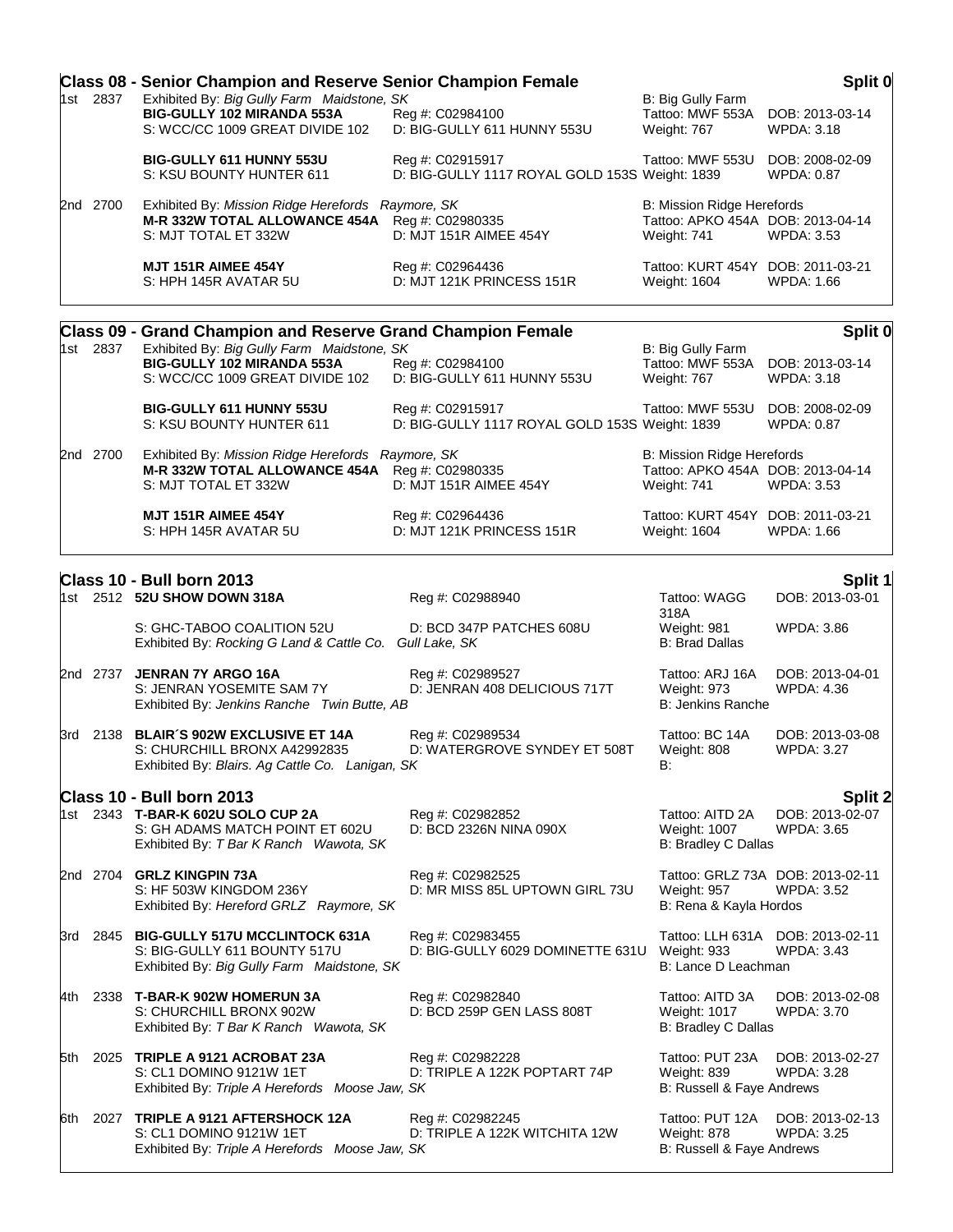|       | Class 10 - Bull born 2013<br>Split 3 |                                                                                                                    |                                                          |                                                                      |                                      |  |
|-------|--------------------------------------|--------------------------------------------------------------------------------------------------------------------|----------------------------------------------------------|----------------------------------------------------------------------|--------------------------------------|--|
| 1st   | 2839                                 | <b>BIG-GULLY 102 SKYFALL 994A</b><br>S: WCC/CC 1009 GREAT DIVIDE 102<br>Exhibited By: Big Gully Farm Maidstone, SK | Reg #: C02983882<br>D: BIG-GULLY 611 HUNTRESS 994X       | Tattoo: MWF 994A DOB: 2013-02-02<br>Weight: 957<br>B: Big Gully Farm | <b>WPDA: 3.41</b>                    |  |
| 2nd   | 2300                                 | S7R R294 FAMOUS 701A<br>S: KCF BENNETT 9126J R294<br>Exhibited By: Section 7 Ranch Rocanville, SK                  | Reg #: C02983462<br>D: S7R SHE'S A CUTIE 702Y            | Tattoo: LFZ 701A<br>Weight: 1016<br><b>B: Alexis DeCorby</b>         | DOB: 2013-02-01<br><b>WPDA: 3.60</b> |  |
| 3rd   | 2773                                 | <b>RSK 11X MOONEY 8A</b><br>S: TH 71U 719T MR HEREFORD 11X<br>Exhibited By: RSK Farms Brandon, MB                  | Reg #: C02985764<br>D: DTHF ALEXANDRIA 6X                | Tattoo: RSK 8A<br>Weight: 979<br><b>B: RSK Farms</b>                 | DOB: 2013-01-20<br>WPDA: 3.33        |  |
| l4th. | 2838                                 | <b>BIG-GULLY V-9 SNAKE EYES 271A</b><br>S: SLDK VENDETTA V-9 ET                                                    | Reg #: C02983454<br>D: BIG-GULLY 611 GOLD BOUNTY<br>217W | Tattoo: MWF 271A DOB: 2013-02-05<br>Weight: 993                      | WPDA: 3.57                           |  |
|       |                                      | Exhibited By: Big Gully Farm Maidstone, SK                                                                         |                                                          | B: Big Gully Farm                                                    |                                      |  |
|       | 2279                                 | <b>BCD 140Y ANKER 312A</b>                                                                                         | Reg #: C02983038                                         | Tattoo: BCDO<br>312A                                                 | DOB: 2013-01-31                      |  |
|       |                                      | S: T-BAR-K 326N NEW EDITION 140Y<br>Exhibited By: Dallas Farms Bowden, AB                                          | D: BCD 902W WAPEKA LASS 115Y                             | Weight: 822<br><b>B: Brad Dallas</b>                                 | WPDA: 2.90                           |  |
|       |                                      |                                                                                                                    |                                                          |                                                                      |                                      |  |

| <b>Class 11 - Junior Division Calf Champion and Reserve Calf Champion Bull</b> |  |                                                                                                                  |                                                    | Split 0                            |                                                |
|--------------------------------------------------------------------------------|--|------------------------------------------------------------------------------------------------------------------|----------------------------------------------------|------------------------------------|------------------------------------------------|
|                                                                                |  | 1st 2343 T-BAR-K 602U SOLO CUP 2A<br>S: GH ADAMS MATCH POINT ET 602U                                             | Reg #: C02982852<br>D: BCD 2326N NINA 090X         | Tattoo: AITD 2A<br>Weight: 1007    | DOB: 2013-02-07<br>WPDA: 3.65                  |
|                                                                                |  | Exhibited By: T Bar K Ranch Wawota, SK<br>2nd 2839 BIG-GULLY 102 SKYFALL 994A<br>S: WCC/CC 1009 GREAT DIVIDE 102 | Reg #: C02983882<br>D: BIG-GULLY 611 HUNTRESS 994X | B: Bradley C Dallas<br>Weight: 957 | Tattoo: MWF 994A DOB: 2013-02-02<br>WPDA: 3.41 |

Exhibited By: *Big Gully Farm Maidstone, SK* B: Big Gully Farm B: Big Gully Farm

## **Class 12 - Senior Division Calf Champion and Reserve Calf Champion Bull**

|     | Class 13 - Bull born 2012<br>Split 1 |                                                                                                                                                 |                                                                 |                                                                       |                                                       |  |
|-----|--------------------------------------|-------------------------------------------------------------------------------------------------------------------------------------------------|-----------------------------------------------------------------|-----------------------------------------------------------------------|-------------------------------------------------------|--|
|     |                                      | 1st 2657 <b>GH 7101 ROCK SOLID 5Z</b><br>S: UPS JT NEON 7101 1ET<br>Exhibited By: Hirsche Herefords and Angus LTD High River, AB                | Reg #: C02966706<br>D: GH ADAMS STONETTE 542S                   | Tattoo: GAH 5Z<br>Weight: 2098<br>B: Hirsche Herefords and Angus Ltd. | DOB: 2012-01-05<br><b>WPDA: 3.11</b>                  |  |
|     |                                      | 2nd 3510 SS-TOPLINE POWERHOUSE ET 888Z<br>S: GH NEON 17N<br>Exhibited By: SS Cattle Company Inc. Irma, AB<br>Additional Owner: BOB ALAN TREFIAK | Reg #: C02975231<br>D: GH PERFORMANCE PASSION 126S              | Weight: 1980<br>B: Adams Hirsche                                      | Tattoo: SSA 888Z DOB: 2012-02-15<br><b>WPDA: 3.11</b> |  |
| 3rd |                                      | 2510 C THE CHIVE ET<br>S: NJW 98S R117 RIBEYE 88X ET<br>Exhibited By: Rocking G Land & Cattle Co.<br>Additional Owner: Matt and Mark Lohner     | Reg #: 43270629<br>D: C NOTICE ME ET<br>Gull Lake, SK           | Tattoo: 2061<br>Weight: 1782<br><b>B: Colyer Herefords</b>            | DOB: 2012-01-07<br><b>WPDA: 2.65</b>                  |  |
| 4th | 2735                                 | <b>JENRAN 8248 ZEUS 1Z</b><br>S: HH ADVANCE 8248U<br>Exhibited By: Jenkins Ranche Twin Butte, AB                                                | Reg #: C02965907<br>D: GH ADAMS 796 DOMINIQUE 256X              | Tattoo: ARJ 1Z<br>Weight: 1934<br><b>B: Jenkins Ranche</b>            | DOB: 2012-03-03<br><b>WPDA: 3.13</b>                  |  |
|     |                                      | <b>Class 14 - Junior Champion and Reserve Junior Champion Bull</b>                                                                              |                                                                 |                                                                       | Split 0                                               |  |
| 1st |                                      | 2657 GH 7101 ROCK SOLID 5Z<br>S: UPS JT NEON 7101 1ET<br>Exhibited By: Hirsche Herefords and Angus LTD High River, AB                           | Reg #: C02966706<br>D: GH ADAMS STONETTE 542S                   | Tattoo: GAH 5Z<br>Weight: 2098<br>B: Hirsche Herefords and Angus Ltd. | DOB: 2012-01-05<br><b>WPDA: 3.11</b>                  |  |
|     | 2nd 3510                             | <b>SS-TOPLINE POWERHOUSE ET 888Z</b><br>S: GH NEON 17N<br>Exhibited By: SS Cattle Company Inc. Irma, AB<br>Additional Owner: BOB ALAN TREFIAK   | Reg #: C02975231<br>D: GH PERFORMANCE PASSION 126S Weight: 1980 | Tattoo: SSA 888Z<br>B: Adams Hirsche                                  | DOB: 2012-02-15<br><b>WPDA: 3.11</b>                  |  |